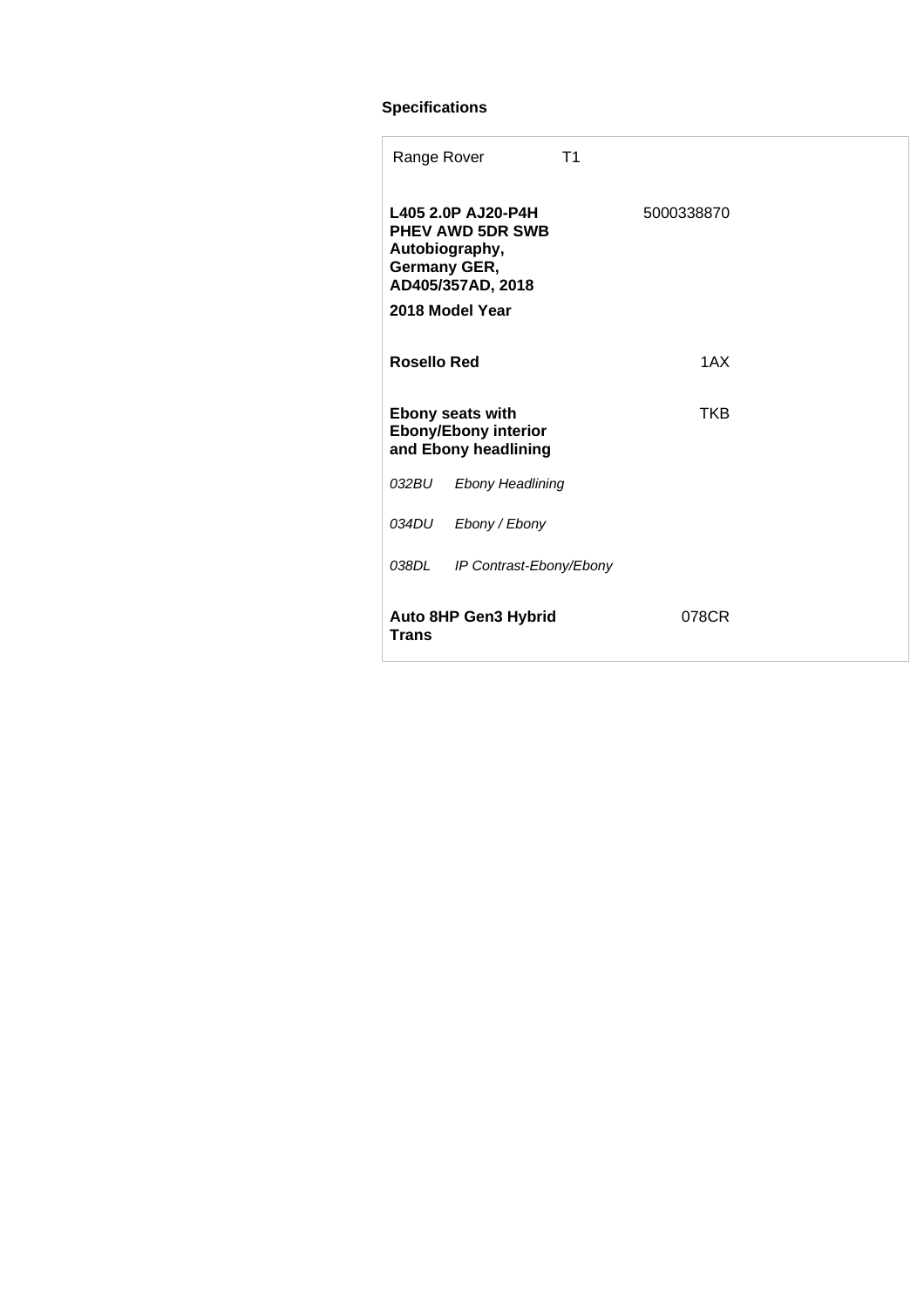## **Options**

| 017TE<br>026RN<br>036MB<br>065AJ | <b>Driver Assist Pack</b><br>Seatbelt Retractor Electric Euro<br>Park Side Flank Guard<br>ACC + Adaptive Lane Control | <b>NA</b>                           | 062CE<br>064QE<br>066CA<br>075EA<br>082UT | Trailer Reverse Park Guide Steer Con<br>Pixel LED, Sig, ADB, Laser SMB<br>Leisure Activity Key<br><b>Wade Sensing</b><br>18MY PP | <b>NA</b><br><b>NA</b><br><b>NA</b><br><b>NA</b><br><b>NA</b> |
|----------------------------------|-----------------------------------------------------------------------------------------------------------------------|-------------------------------------|-------------------------------------------|----------------------------------------------------------------------------------------------------------------------------------|---------------------------------------------------------------|
| 074PZ<br>086BG                   | <b>Clear Exit Detection</b><br>LDW + Lane Keep Assist                                                                 |                                     | 088AV<br>088HE<br>186AB<br>183AB          | Veneer-Satin Straight Walnut<br>Headlining - Suedecloth<br><b>Smartphone Pack</b><br>Apple Carplay (subject to availability)     | <b>NA</b><br><b>NA</b><br><b>NA</b>                           |
| 086DC<br>086DH                   | <b>TSR/ Adaptive Speed Limiter</b><br><b>Driver Drowsiness Monitoring</b>                                             |                                     | 183CB                                     | Android AutoTM (subject to availability)                                                                                         |                                                               |
| 086GM                            | <b>Blind Spot Assist</b>                                                                                              |                                     | <b>188KB</b>                              | <b>Charging Cables - Mode 2 Universal</b>                                                                                        | NA.                                                           |
| 086HA                            | Perpendicular Park Assist                                                                                             |                                     | 021JB<br>300PA                            | Charging Equipment-Var 12 (Universal)<br>24-Way H&C Mass Frt St Exec Rr St                                                       | <b>NA</b>                                                     |
| 086IB<br>086KB                   | <b>Forward Facing Camera</b><br><b>Reverse Traffic Detection</b>                                                      |                                     | 033AM                                     | Lumbar- 4 Way Blstr Mass Artic                                                                                                   |                                                               |
| 022GB                            | Cabin Air Ionisation                                                                                                  | <b>NA</b>                           | 033DS<br>033FJ                            | <b>Executive Rear Seat</b><br>Armrest - Rear Centre Folding                                                                      |                                                               |
| 025AM<br>025JB<br>025LV          | CD/DVD Player<br>DAB (Digital Audio Broadcasting)<br>Meridian Reference Sound System                                  | <b>NA</b><br><b>NA</b><br><b>NA</b> | 033IN                                     | Cooled/heated Fr & Rear Seats                                                                                                    |                                                               |
| 031NT<br>029KA                   | 21 X 9.5 Flute Diamnd Trnd Alloy<br><b>Continental Tyres</b>                                                          | <b>NA</b>                           | 033IP                                     | Drv/Pas Elec Ft Seat Adj/Memory                                                                                                  |                                                               |
| 029QZ                            | 275/45 21" A/T Tyre                                                                                                   |                                     | 033IQ<br>033JQ                            | Rear Seat Power 4 way Lumbar<br>Front Seats - 18x18 Way                                                                          |                                                               |
| 032BV<br>032IX                   | Leather Steering Wheel<br><b>Atlas Accent Finish</b>                                                                  | NA<br><b>NA</b>                     | 033MH                                     | Pwr Pass Fore/Aft/Height/Tilt/Ext                                                                                                |                                                               |
| 039IB<br>041CZ                   | Head-Up Display<br>Roof - Sliding Panoramic                                                                           | <b>NA</b><br><b>NA</b>              | 033NP<br>033RV                            | Enhanced Passenger Seat Away<br>Pwr Winged H/Rest + Pass Fold                                                                    |                                                               |
| 043BP<br>043AB                   | Park Htg w/Remote Cntl PHEV<br><b>Fuel Burning Heater</b>                                                             | <b>NA</b>                           | 034CP                                     | <b>LESS Heated Door Armrests</b>                                                                                                 |                                                               |
| 051AJ<br>057TQ                   | Foot Pedal - Metal Finish<br>Badge - P400e Autobiography                                                              | <b>NA</b><br><b>NA</b>              | 059DA                                     | <b>LESS Heel Catcher</b>                                                                                                         |                                                               |
|                                  |                                                                                                                       |                                     | 300FR                                     | Rear Headrest Power 4 Way Winged                                                                                                 |                                                               |

## **Derivative Pack**

| 357AD | Autobiography                         |        |                                  |
|-------|---------------------------------------|--------|----------------------------------|
| 022BL | 4 Zone Climate Control                | 022BR  | 4 Zone Climate Control           |
| 033IZ | Door Armrest - Premium Leather        | 0.33JH | Semi Aniline Leather Perf        |
| 048BJ | Side Door Treadplate-AB Illuminated   | 064FM  | Configurable Ambient Lighting    |
| 078CC | Paddle Shift - Satin Chrome           | 079BO  | <b>Premium Front Carpet mats</b> |
| 080NF | Door Trim Panel - Painted PVC/Leather | 088FZ  | Leather Facia                    |
| 088FA | <b>Leather Console</b>                | 088FX  | Console Lid Prem Leather         |
| 088IA | Terrain Response 2                    |        |                                  |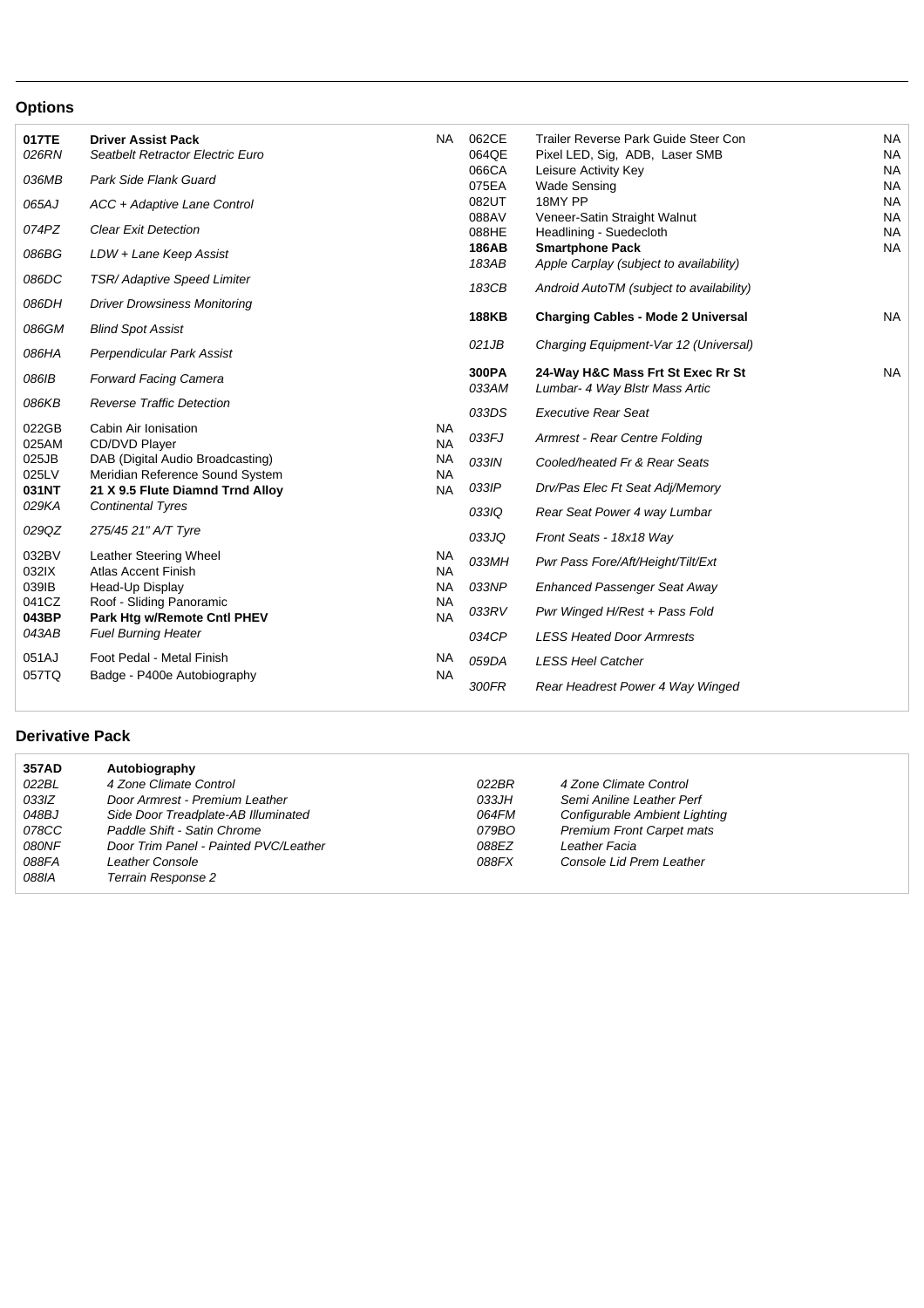## **Standard Specification**

| 002AY | German Literature Pack                   | 005CD | <b>Capacity Feature</b>                         |
|-------|------------------------------------------|-------|-------------------------------------------------|
| 005CR | LESS SVO Duo-Tone Paint                  | 011AH | <b>LESS InControl Secure Subscription</b>       |
| 011BE | <b>InControl Protect</b>                 | 011DA | InControl Remote Premium for Warranty           |
| 016BA | External Sound (ENG) Enhancemt           | 020BT | Brake Calipers - Grey Anodised                  |
| 020DS | Disc Brake Size 20"                      | 021DB | Battery 2                                       |
| 021EB | Electric Engine Battery-PHEV             | 021ZK | <b>LESS Trim level indicator</b>                |
| 022CD | A/C Refrigerant - HF01234YF              | 022DB | Label - A/C Charge                              |
| 025CW | LESS Garage Door Opener(Homelink)        | 025EZ | Voice Input / Recognition System                |
| 025FW | LESS Garage Door Opener                  | 025MG | <b>LESS Rear Seat Remote</b>                    |
| 025ND | NGI Head Unit - High                     | 025OA | <b>Navigation Centre</b>                        |
| 025PA | In Control (TM) Apps                     | 025QA | Telematics TCU Module - ROW                     |
| 025QF | SOS/Assistance Call                      | 025RC | Pro Services and Wi-Fi Hotspot                  |
| 026BK | LESS Int Head Impact Protection (Upper)  | 026EO | Seat Belt Labelling - ROW                       |
| 027AN | <b>LESS Active Roll Control</b>          | 027BY | Electronic Air Suspension with Terrain response |
| 027CB | Rear Axle Open Diff                      | 027CW | Adaptive Dynamics                               |
| 027KA | Front Spring Bushing - Premium           | 028EE | No Towing Equipment                             |
| 028FL | Towing Eye Cover - Corris Grey           | 029SJ | Tyre Repair System(IMS)-High                    |
| 030BS | <b>Body Coloured Mirrors</b>             | 030NV | LESS Auto High Beam Assist                      |
| 030NW | Sensor Occupant (ROW) with PACOS)        | 031BG | <b>External Mirrors Convex</b>                  |
| 031CG | Electro Chromic Interior Mirror          | 031EB | <b>Auto Dimming Mirror</b>                      |
| 032DV |                                          | 033IH | Monotone Stitch                                 |
|       | Steering Wheel Heating                   | 033PF | <b>LESS Contrast Stitching</b>                  |
| 033ML | Map Pocket - Sewn/Envelope               |       | Euro/Russia 3YR Connected Service Pack          |
| 034LA | <b>LESS Calf Rest</b>                    | 036AC |                                                 |
| 037XX | <b>LESS Exhaust Extension</b>            | 038ED | <b>LESS Front Cooled Console</b>                |
| 038GA | <b>LESS Console Deployable Tables</b>    | 039BA | Washer Bottle Std                               |
| 040AK | <b>Heated Windscreen</b>                 | 040AU | Starter System - Stop/Start                     |
| 041GB | <b>LESS Version</b>                      | 043BC | <b>LESS Engine Block Heater</b>                 |
| 043BF | Twin Speed Transfer Box                  | 046AC | <b>LESS Emission Tank</b>                       |
| 046AE | <b>Onboard Vapour Recovery</b>           | 047AW | <b>Frt/Rr Acoustic Laminated Glass</b>          |
| 047EA | <b>LESS Solar Attenuating Windscreen</b> | 049AS | Steering Column Lock                            |
| 051BA | <b>LESS SV Foot Pedals</b>               | 053BC | Filler Neck Pet ORVR Twin Seal                  |
| 053BI | Fuel Filler Flap - Central Locking       | 053CH | <b>EU6 Emission</b>                             |
| 054DA | <b>LESS Powerpoint Plug</b>              | 055AC | Locking Wheel Nuts                              |
| 056AZ | First Aid Kit                            | 056BB | Front Number Plate Fixing ROW                   |
| 056BK | Less Rear Number Plate Plinth            | 057GZ | Family Badge - Landrover - Atlas                |
| 057NY | Badge - Range Rover                      | 059BD | Scuttle Plate - Atlas                           |
| 062AD | <b>Tyre Pressure Monitoring System</b>   | 063AA | <b>Engine Cover</b>                             |
| 063AH | Loadspace Cover                          | 063BF | IP Insert - Chrome                              |
| 063YY | <b>LESS Engine Air Deflector</b>         | 064AP | Front Fog Lamps                                 |
| 064FT | <b>LESS Active Vanes</b>                 | 064HL | Headlamp Operation LHD -right justify           |
| 064HU | Tail Lamps - Dark                        | 064JF | Grille-Gblk Mesh/Atlas/Nblk Surround            |
| 064PA | 'A' Pillar Moulded Trim - Interior       | 065EC | AEB-Lev2 Cty & URB+PED                          |
| 066AC | Passive Entry/Push Button Start          | 067AB | <b>LESS Weather Protection Seal</b>             |
| 070BA | Tailgate/Bootlid-Powered with Hands Free | 071ED | Boot/Tailgate Finisher - Noble Chrome           |
| 074TB | Partial Leather - Seat Armrest           | 076CW | Twin Tone Horn                                  |
| 076DF | 433.92 MHZ frequency                     | 076EI | Double Locking                                  |
| 076EL | Perimetric & Volumetric Protection       | 076EZ | <b>LESS Electronic Road Pricing</b>             |
| 077BE | <b>LESS Vehicle Protection</b>           | 078CR | Auto 8HP Gen3 Hybrid Trans                      |
| 078XX | <b>LESS Crankcase Pressure Sensor</b>    | 078YY | <b>LESS Active Transmission Warming</b>         |
| 079DB | Floor Carpets - Premium                  | 079EZ | <b>LESS Load Floor</b>                          |
| 079FZ | <b>LESS Pillows/Cushions</b>             | 079GA | <b>LESS SV Floor Mats</b>                       |
| 080AC | <b>Body Colour Roof</b>                  | 080DX | Bumpers - Bdy Clr/Atlas/Atlas                   |
| 080SB | Bodyside Clading - Atlas/Atlas           | 080TH | Door Handles - Atlas/Body Colour                |
| 086EG | Park Distance Control Sensor Front       | 086EH | Park Distance Control Sensor Rear               |
| 086GC | Surround Camera System                   | 087AP | <b>MFD Single View Screen</b>                   |
| 087XL | Nav - Reg 1 Europe                       | 088IK | Int Feature Colour - Self Colour Plastic        |
| 088JA | Handbook - Std Cover                     | 091AF | Door Finishers - Veneer                         |
| 094AB | Non smokers pack                         | 095CA | LESS - All Terrain Progress Control             |
| 095DB | <b>Export Shipping ROW</b>               | 095JD | NGPTSQ/EOC                                      |
| 095PA | <b>LESS Powerpoint</b>                   | 095RD | Mapcare - Euro/Russ 3yr                         |
|       |                                          |       |                                                 |